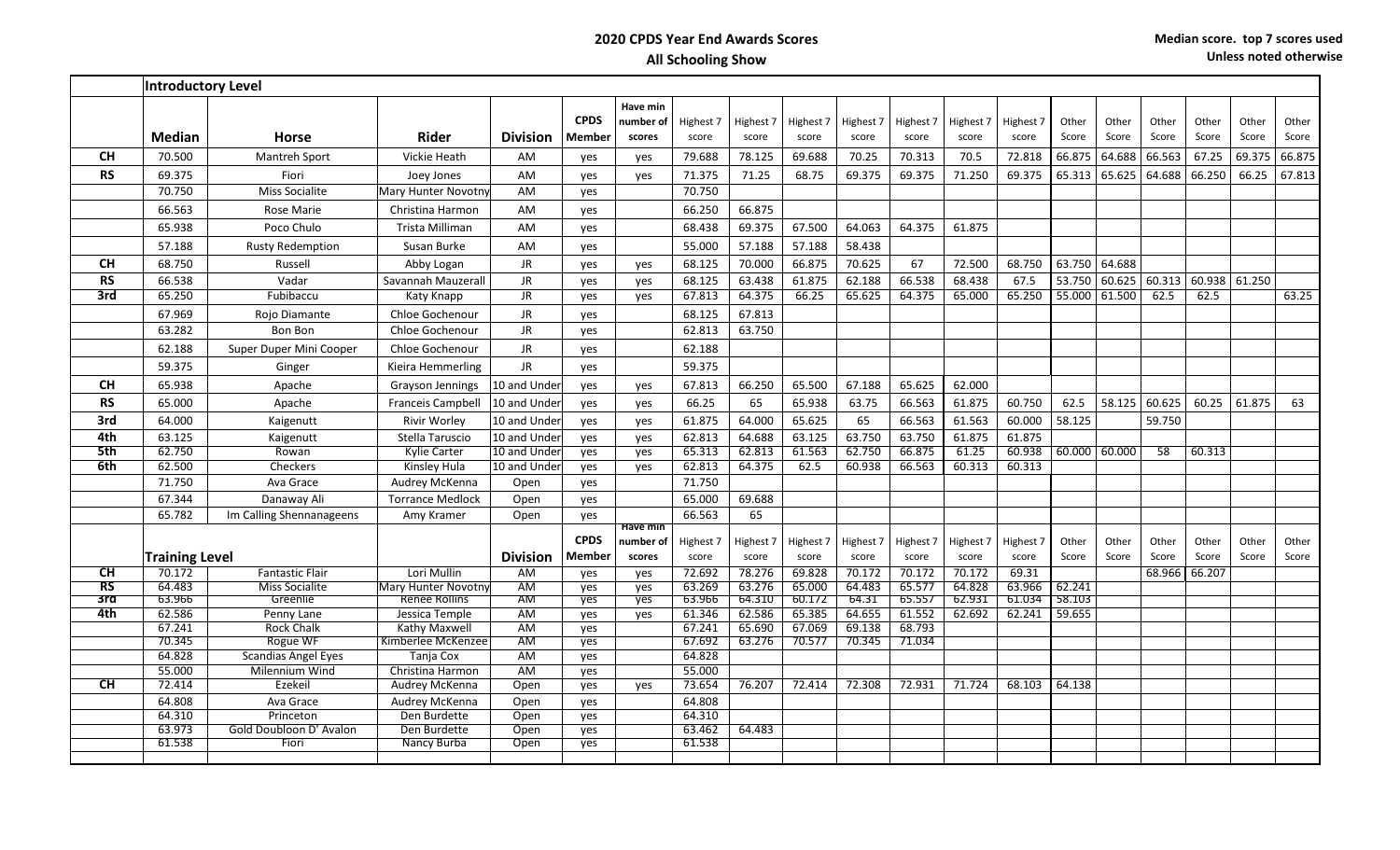| Unless noted otherwise |  |  |  |
|------------------------|--|--|--|
|------------------------|--|--|--|

|                           |                       |                            |                         |                                   |             | Have min  |           |           |           |           |           |           |           |        |                      |        |               |        |        |
|---------------------------|-----------------------|----------------------------|-------------------------|-----------------------------------|-------------|-----------|-----------|-----------|-----------|-----------|-----------|-----------|-----------|--------|----------------------|--------|---------------|--------|--------|
|                           |                       |                            |                         |                                   | <b>CPDS</b> | number of | Highest 7 | Highest 7 | Highest 7 | Highest 7 | Highest 7 | Highest 7 | Highest 7 | Other  | Other                | Other  | Other         | Other  | Other  |
|                           | <b>Training Level</b> |                            |                         | <b>Division</b>                   | Member      | scores    | score     | score     | score     | score     | score     | score     | score     | Score  | Score                | Score  | Score         | Score  | Score  |
| CH                        | 66.552                | Dell                       | Paetyn Gilliam          | <b>JR</b>                         | yes         | yes       | 67.586    | 69.138    | 66.207    | 68.448    | 65.69     | 66.346    | 66.552    | 62.931 | 61.034               | 61.304 | 65.345        |        |        |
| RS                        | 65.962                | Zebulon                    | Olivia Maner            | JR                                | ves         | yes       | 67.885    | 66.379    | 65.962    | 67.931    | 65.517    | 65.69     | 65.172    |        | 55.862 58.793 59.615 |        | 61.731 61.923 |        |        |
| 3rd                       | 65.769                | Cranberry                  | Emma Nelson             | $\overline{\text{JR}}$            | yes         | yes       | 64.138    | 67.931    | 66.207    | 65.769    | 65.172    | 65.345    | 68.846    |        | 56.923 57.931 60.000 |        |               |        |        |
| 4th                       | 62.931                | Tony                       | Liberty Fisher          | $\overline{\text{J}R}$            | yes         | yes       | 58.462    | 62.931    | 66.379    | 65.577    | 60.517    | 63.793    | 60.690    | 57.759 |                      |        |               |        |        |
| 5th                       | 62.414                | Fubibaccu                  | <b>Katy Knapp</b>       | $\overline{\text{J}R}$            | yes         | yes       | 59.808    | 65.192    | 62.586    | 61.207    | 60.517    | 62.414    | 65.590    | 45.769 |                      |        |               |        |        |
|                           | 66.207                | <b>Barbie Doll</b>         | <b>Chloe Patterson</b>  | JR                                | ves         |           | 62.414    | 70.862    | 67.885    | 64.038    | 66.207    |           |           |        |                      |        |               |        |        |
|                           | 62.672                | Iris                       | Chloe Patterson         | <b>JR</b>                         | yes         |           | 63.103    | 62.241    |           |           |           |           |           |        |                      |        |               |        |        |
|                           | 61.538                | <b>Hasty Warrior</b>       | Morganne Bigham         | $\overline{\mathsf{J}\mathsf{R}}$ | yes         |           | 55.000    | 61.538    | 62.759    |           |           |           |           |        |                      |        |               |        |        |
|                           | 59.655                | Super Duper Mini Cooper    | Chloe Gochenour         | <b>JR</b>                         | yes         |           | 45.577    | 64.31     | 61.731    | 59.655    | 54.808    |           |           |        |                      |        |               |        |        |
|                           | 54.195                | Russell                    | Abby Logan              | <b>JR</b>                         | yes         |           | 54.423    | 53.966    |           |           |           |           |           |        |                      |        |               |        |        |
|                           |                       |                            |                         |                                   |             |           |           |           |           |           |           |           |           |        |                      |        |               |        |        |
|                           |                       |                            |                         |                                   |             | Have min  |           |           |           |           |           |           |           |        |                      |        |               |        |        |
|                           |                       |                            |                         |                                   | <b>CPDS</b> | number of | Highest 7 | Highest 7 | Highest 7 | Highest 7 | Highest 7 | Highest 7 | Highest 7 | Other  | Other                | Other  | Other         | Other  | Other  |
|                           | <b>First Level</b>    |                            |                         | <b>Division</b>                   | Member      | scores    | score     | score     | score     | score     | score     | score     | score     | Score  | Score                | Score  | Score         | Score  | Score  |
| <b>CH</b>                 | 65.571                | Florentina                 | Anna Droegemueller      | JR                                | yes         | yes       | 65.571    | 64.444    | 65.571    | 66.528    | 67.000    | 64.026    | 66.571    | 57.069 | 56.897               | 60.417 | 62.857        | 63.429 | 63.472 |
|                           | 69.028                | <b>Barbie Doll</b>         | Chloe Patterson         | <b>JR</b>                         | ves         |           | 71.207    | 70.972    | 66.034    | 67.083    |           |           |           |        |                      |        |               |        |        |
|                           | 64.472                | Iris                       | Chloe Patterson         | <b>JR</b>                         | yes         |           | 66.207    | 64.310    | 64.472    |           |           |           |           |        |                      |        |               |        |        |
|                           | 61.308                | Rojo Diamante              | Aliana Butler           | <b>JR</b>                         | ves         |           | 62.759    | 59.857    |           |           |           |           |           |        |                      |        |               |        |        |
|                           | 61.111                | LR Lyric                   |                         | <b>JR</b>                         |             |           | 69.143    | 60.429    | 58.621    | 62.286    | 61.111    |           |           |        |                      |        |               |        |        |
|                           | 60.000                |                            | <b>Abagail Butts</b>    | <b>JR</b>                         |             |           |           |           |           |           |           |           |           |        |                      |        |               |        |        |
|                           |                       | Cranberry                  | Emma Nelson             |                                   | yes         |           | 60.000    |           |           |           |           |           |           |        |                      |        |               |        |        |
|                           | 52.491                | Semper Fi                  | Aliana Butler           | <b>JR</b>                         | yes         |           | 51.552    | 53.429    |           |           |           |           |           |        |                      |        |               |        |        |
| <b>CH</b>                 | 66.000                | <b>Barn Dance</b>          | Janelle Williams        | Open                              | yes         | yes       | 63.966    | 65.000    | 70.833    | 72        | 64.438    | 68.571    | 66.000    |        | 63.194 63.571 63.966 |        | 62.429        | 63.75  |        |
|                           | 62.857                | Ezekeil                    | Audrey McKenna          | Open                              | yes         |           | 62.857    |           |           |           |           |           |           |        |                      |        |               |        |        |
|                           | 57.155                | Santyra                    | Amy Kramer              | Open                              | yes         |           | 58.276    | 56.034    |           |           |           |           |           |        |                      |        |               |        |        |
| Ch                        | 73.714                | <b>Fantastic Flair</b>     | Lori Mullin             | AM                                | yes         | yes       | 74.138    | 73.714    | 70.000    | 69.655    | 74.655    | 73.714    | 72.571    | 68.429 |                      |        |               |        |        |
| <b>RS</b>                 | 66.379                | <b>Rock Chalk</b>          | Kathy Maxwell           | AM                                | yes         | yes       | 68.621    | 66.897    | 63.448    | 70.000    | 64.483    | 63.611    | 66.379    |        |                      |        |               |        |        |
| 3rd                       | 64.571                | Noah BEH                   | Annie Houchin           | AM                                | yes         | yes       | 66.724    | 64.429    | 60.862    | 62.857    | 68.103    | 64.571    | 65.862    | 58.000 |                      |        |               |        |        |
|                           | 67.586                | Dakota Mac                 | Shaundra Baumwart       | AM                                | yes         |           | 67.586    |           |           |           |           |           |           |        |                      |        |               |        |        |
|                           | 65.833                | Titanium                   | <b>Christy Cook</b>     | AM                                | yes         |           | 65.833    |           |           |           |           |           |           |        |                      |        |               |        |        |
|                           | 65.187                | Asgaard                    | Annie Houchin           | AM                                | ves         |           | 59.655    | 64.857    | 64.286    | 65.517    | 66.286    | 65.862    |           |        |                      |        |               |        |        |
|                           | 64.444                | Skip Along Callie          | Jinny Enkey             | AM                                | ves         |           | 64.444    | 64.310    | 67.222    |           |           |           |           |        |                      |        |               |        |        |
|                           | 64.311                | <b>Scandias Angel Eyes</b> | Tanja Cox               | AM                                | yes         |           | 64.483    | 63.714    | 64.138    | 66.286    |           |           |           |        |                      |        |               |        |        |
|                           | 61.379                | <b>Bellatrix</b>           | Amy Mullins             | AM                                | yes         |           | 61.379    |           |           |           |           |           |           |        |                      |        |               |        |        |
|                           | 66.724                | Rogue WF                   | Kimberlee McKenzie      | AM                                | ves         |           | 66.724    |           |           |           |           |           |           |        |                      |        |               |        |        |
|                           |                       |                            |                         |                                   |             | Have min  |           |           |           |           |           |           |           |        |                      |        |               |        |        |
|                           |                       |                            |                         |                                   | <b>CPDS</b> |           |           |           |           |           |           |           |           |        |                      |        |               |        |        |
|                           |                       |                            |                         |                                   |             | number of | Highest 7 | Highest 7 | Highest 7 | Highest 7 | Highest 7 | Highest 7 | Highest 7 | Other  | Other                | Other  | Other         | Other  | Other  |
|                           | <b>Second Level</b>   |                            |                         | <b>Division</b>                   | Member      | scores    | score     | score     | score     | score     | score     | score     | score     | Score  | Score                | Score  | Score         | Score  | Score  |
| $\overline{\mathsf{C}}$ H | 68.171                | Sweet Samurai              | Lori Mullin             | <b>AM</b>                         | yes         | yes       | 67.207    | 68.629    | 68.171    | 70.976    | 66.351    | 66.829    | 71.081    | 62.927 | 65.122               | 65.270 | 65.135        | 65.244 | 65.946 |
|                           | 65.774                | Lupo                       | <b>Stacia Wert-Gray</b> | <b>AM</b>                         | ves         |           | 65.357    | 66.190    |           |           |           |           |           |        |                      |        |               |        |        |
|                           | 64.459                | Oberon                     | Amanda Mokri            | AM                                |             |           | 64.459    |           |           |           |           |           |           |        |                      |        |               |        |        |
|                           | 61.905                | Skip Along Callie          | Jinny Enkey             | AM                                | yes         |           | 61.786    | 62.973    | 61.905    |           |           |           |           |        |                      |        |               |        |        |
|                           | 62.500                | <b>Wretro Grayed</b>       | <b>Molly Ralstin</b>    | AM                                | ves         |           | 62.500    | 60.595    | 66.667    |           |           |           |           |        |                      |        |               |        |        |
|                           | 62.318                | Fergie                     | Kyriana Beard           | JR                                | yes         |           | 63.784    | 60.852    |           |           |           |           |           |        |                      |        |               |        |        |
|                           | 61.357                | <b>OM El Pashan</b>        | <b>Richal Flannery</b>  | Open                              | yes         |           | 58.649    | 61.486    | 61.357    |           |           |           |           |        |                      |        |               |        |        |
|                           |                       |                            |                         |                                   |             |           |           |           |           |           |           |           |           |        |                      |        |               |        |        |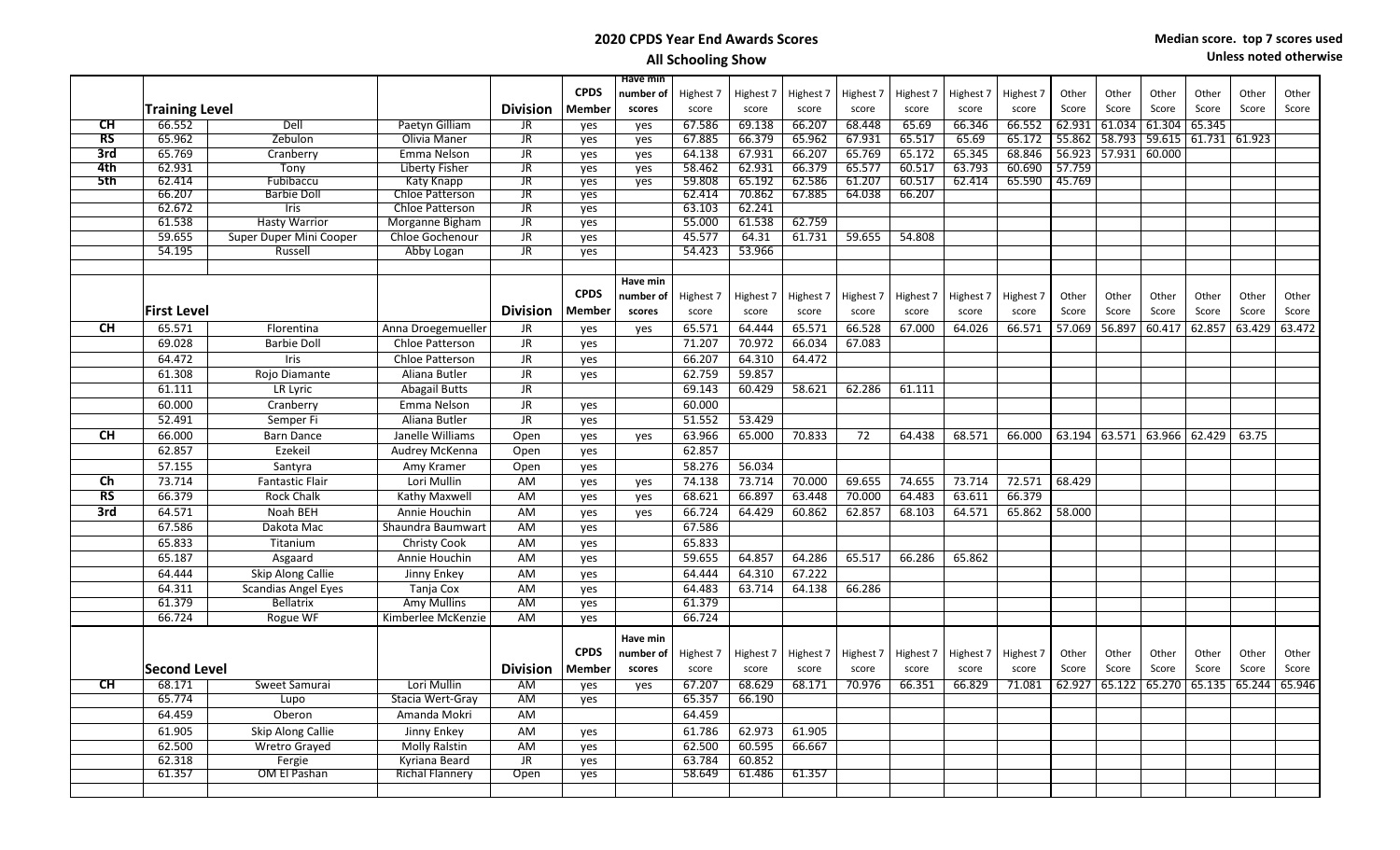|                        |        |                                            |                      |                 |             | Have min  |           |           |           |           |           |           |           |        |        |        |        |        |        |
|------------------------|--------|--------------------------------------------|----------------------|-----------------|-------------|-----------|-----------|-----------|-----------|-----------|-----------|-----------|-----------|--------|--------|--------|--------|--------|--------|
|                        |        |                                            |                      |                 | <b>CPDS</b> | number of | Highest 7 | Highest 7 | Highest 7 | Highest 7 | Highest 7 | Highest 7 | Highest 7 | Other  | Other  | Other  | Other  | Other  | Other  |
|                        |        | <b>Third Level</b>                         |                      | <b>Division</b> | Member      | scores    | score     | score     | score     | score     | score     | score     | score     | Score  | Score  | Score  | Score  | Score  | Score  |
|                        | 65.625 | Casanova Kiss                              | <b>Beth Circle</b>   | AM              | yes         |           | 65.625    |           |           |           |           |           |           |        |        |        |        |        |        |
|                        | 55.628 | Constatiin                                 | Katie Edsall         | AM              | yes         |           | 57.703    | 53.553    |           |           |           |           |           |        |        |        |        |        |        |
|                        | 59.595 | Titanium                                   | <b>Christy Cook</b>  | <b>AM</b>       | ves         |           | 60.811    | 58.375    | 58.378    | 65.676    |           |           |           |        |        |        |        |        |        |
|                        | 64.595 | Wretro Grayed                              | <b>Molly Ralstin</b> | <b>AM</b>       | yes         |           | 64.595    |           |           |           |           |           |           |        |        |        |        |        |        |
|                        | 69.000 | Wie Gehtz                                  | Robin Hessel         | Open            | yes         |           | 69.000    | 66.375    | 72.750    |           |           |           |           |        |        |        |        |        |        |
|                        |        |                                            |                      |                 |             | Have min  |           |           |           |           |           |           |           |        |        |        |        |        |        |
|                        |        |                                            |                      |                 | <b>CPDS</b> | number of | Highest 7 | Highest 7 | Highest 7 | Highest 7 | Highest 7 | Highest 7 | Highest 7 | Other  | Other  | Other  | Other  | Other  | Other  |
|                        |        | <b>Fourth Level</b>                        |                      | <b>Division</b> | Member      | scores    | score     | score     | score     | score     | score     | score     | score     | Score  | Score  | Score  | Score  | Score  | Score  |
|                        | 63.718 | Lupo                                       | Stacia Wert-Gray     | AM              | yes         |           | 63.718    |           |           |           |           |           |           |        |        |        |        |        |        |
|                        | 67.692 | Wie Gehtz                                  | <b>Robin Hessel</b>  | Open            | yes         |           | 61.282    | 69.103    | 67.692    |           |           |           |           |        |        |        |        |        |        |
|                        |        |                                            |                      |                 |             | Have min  |           |           |           |           |           |           |           |        |        |        |        |        |        |
|                        |        |                                            |                      |                 | <b>CPDS</b> | number of | Highest 5 | Highest 5 | Highest 5 | Highest 5 | Highest 5 | Other     | Other     | Other  | Other  | Other  | Other  | Other  | Other  |
|                        |        | FEI - PSG                                  |                      | <b>Division</b> | Member      | scores    | score     | score     | score     | score     | score     | Score     | Score     | Score  | Score  | Score  | Score  | Score  | Score  |
| <b>CH</b>              | 63.971 | Corona                                     | Lee Ann Alf          | AM              | yes         | yes       | 63.971    | 66.029    | 63.382    | 60.294    | 65.441    | 56.618    |           |        |        |        |        |        |        |
| <b>RS</b>              | 62.353 | JC Keely of Trexel                         | Nancy Litsch         | AM              | yes         | yes       | 62.500    | 65.588    | 57.647    | 62.353    | 61.324    |           |           |        |        |        |        |        |        |
|                        | 62.647 | Lust in the Wind                           | Holly Luke           | AM              | yes         |           | 62.647    | 59.118    | 66.471    |           |           |           |           |        |        |        |        |        |        |
|                        | 56.858 | Ambition 7                                 | Nancy Eytcheson      | AM              | yes         |           | 56.716    | 57.000    |           |           |           |           |           |        |        |        |        |        |        |
|                        | 55.736 | <b>Big Ben Hancock</b>                     | Nancy Eytcheson      | Am              | yes         |           | 54.706    | 56.765    |           |           |           |           |           |        |        |        |        |        |        |
|                        | 61.176 | Genna                                      | Janelle Williams     | Open            | yes         |           | 61.176    |           |           |           |           |           |           |        |        |        |        |        |        |
|                        |        |                                            |                      |                 |             |           |           |           |           |           |           |           |           |        |        |        |        |        |        |
|                        |        |                                            |                      |                 |             | Have min  |           |           |           |           |           |           |           |        |        |        |        |        |        |
|                        |        |                                            |                      |                 | <b>CPDS</b> | number of | Highest 5 | Highest 5 | Highest 5 | Highest 5 | Highest 5 | Other     | Other     | Other  | Other  | Other  | Other  | Other  | Other  |
|                        |        | <b>FEI - Grand Prix</b>                    |                      | <b>Division</b> | Member      | scores    | score     | score     | score     | score     | score     | Score     | Score     | Score  | Score  | Score  | Score  | Score  | Score  |
|                        | 65.598 | Waterfront                                 | Janelle Williams     | Open            | yes         |           | 68.043    | 63.152    |           |           |           |           |           |        |        |        |        |        |        |
|                        | 57.065 | Lupo                                       | Janelle Williams     | Open            | yes         |           | 52.500    | 61.630    |           |           |           |           |           |        |        |        |        |        |        |
|                        |        |                                            |                      |                 |             | Have min  |           |           |           |           |           |           |           |        |        |        |        |        |        |
|                        |        |                                            |                      |                 | <b>CPDS</b> | number of | Highest 5 | Highest 5 | Highest 5 | Highest 5 | Highest 5 | Other     | Other     | Other  | Other  | Other  | Other  | Other  | Other  |
|                        |        | <b>Musical Freestyle</b>                   |                      | <b>Division</b> | Member      | scores    | score     | score     | score     | score     | score     | Score     | Score     | Score  | Score  | Score  | Score  | Score  | Score  |
|                        | 64.833 | Clair NAF Sport                            | Tamera Mayo          |                 | yes         |           | 66.833    | 62.833    |           |           |           |           |           |        |        |        |        |        |        |
|                        | 67.167 | LR Lyric                                   | Abagail Butts        |                 |             |           | 67.167    |           |           |           |           |           |           |        |        |        |        |        |        |
|                        |        |                                            |                      |                 |             | Have min  |           |           |           |           |           |           |           |        |        |        |        |        |        |
|                        |        |                                            |                      |                 | <b>CPDS</b> | number of | Highest 7 | Highest 7 | Highest 7 | Highest 7 | Highest 7 | Highest 7 | Highest 7 | Other  | Other  | Other  | Other  | Other  | Other  |
|                        |        | <b>Western Dressage Introductory Level</b> |                      | <b>Division</b> | Member      | scores    | score     | score     | score     | score     | score     | score     | score     | Score  | Score  | Score  | Score  | Score  | Score  |
| <b>CH</b>              | 69.000 | Big Zoie                                   | Erika Capps          | AM              | yes         | yes       | 69.000    | 67.727    | 68.889    | 70.556    | 69.091    | 68.5      | 69.500    | 60.455 | 58.333 | 59.048 | 61.190 | 64.250 | 62.727 |
| $\overline{\text{RS}}$ | 67.778 | <b>Blu Holly Hock</b>                      | <b>Stacy Prock</b>   | AM              | ves         | yes       | 67.273    | 66.25     | 69.545    | 68        | 66.250    | 69.545    | 67.778    | 63.611 | 60.750 | 60.909 | 63.636 | 63.81  |        |
| 3rd                    | 62.273 | Mocha Java Cheer                           | Pat Gent             | AM              | yes         | yes       | 62.727    | 68.056    | 62.273    | 61.389    | 62.250    | 65.750    | 61.500    | 60.556 | 60.833 | 61.19  |        |        |        |
| 4th                    | 61.750 | Millennium Wind                            | Christina Harmon     | AM              | yes         | yes       | 68.000    | 61.429    | 61.000    | 61.750    | 61.667    | 67        | 67.619    | 53.500 | 50.952 |        |        |        |        |
|                        | 66.101 | Kismet                                     | Cathy Orban          | AM              | yes         |           | 66.750    | 65.238    | 66.250    | 65.952    |           |           |           |        |        |        |        |        |        |
|                        | 64.596 | <b>Rusty Redemption</b>                    | Susan Burke          | AM              | yes         |           | 66.136    | 63.056    |           |           |           |           |           |        |        |        |        |        |        |
|                        | 61.983 | Glen                                       | <b>Grant Rezabek</b> | AM              | yes         |           | 63.864    | 60.000    | 60.909    | 63.056    |           |           |           |        |        |        |        |        |        |
|                        | 60.644 | Sam                                        | Judy Fox             | AM              | yes         |           | 62.955    | 58.333    |           |           |           |           |           |        |        |        |        |        |        |
|                        |        |                                            |                      |                 |             |           |           |           |           |           |           |           |           |        |        |        |        |        |        |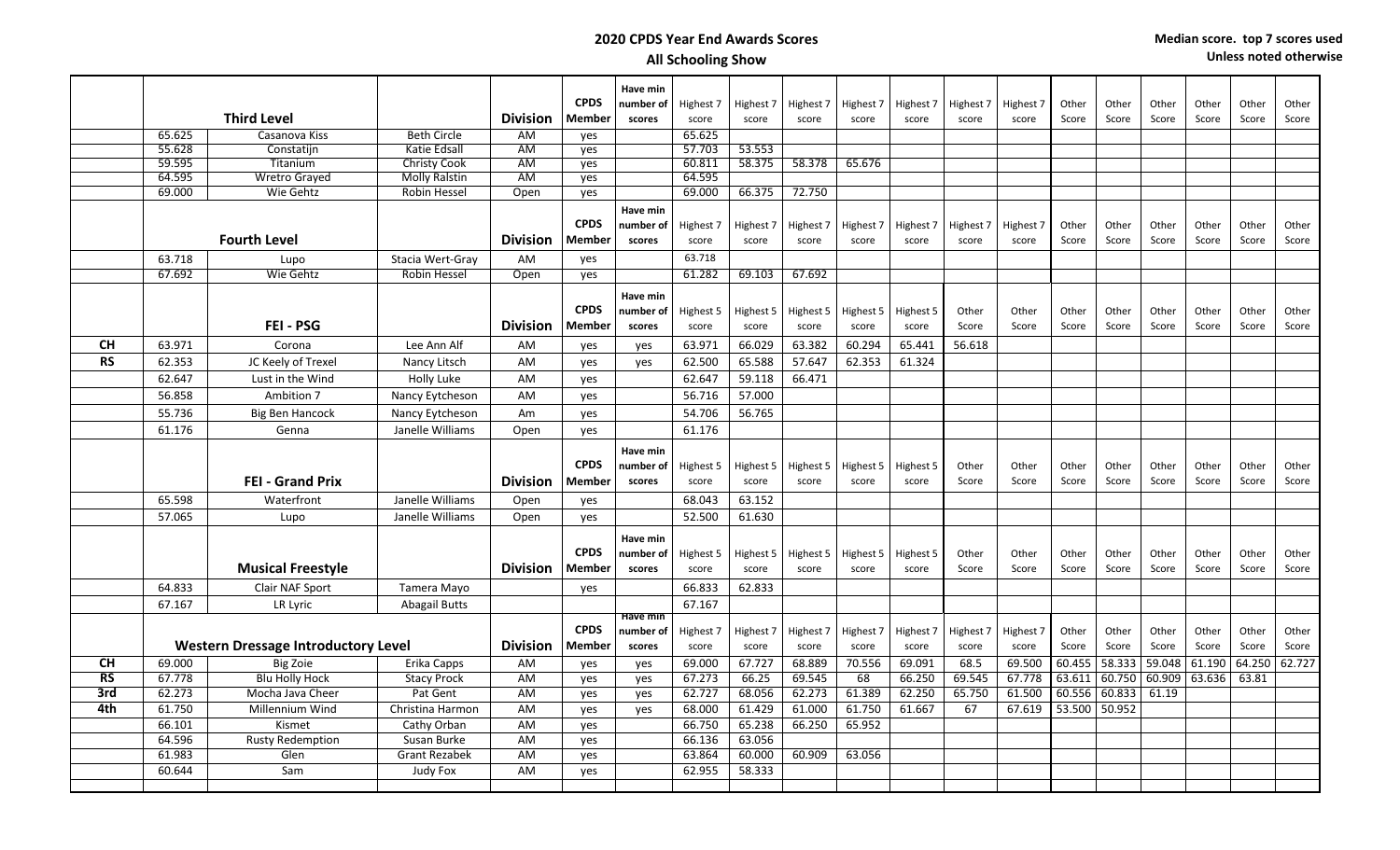| <b>Have min</b><br><b>CPDS</b><br>number of<br>Highest 7<br>Highest 7<br>Highest 7<br>Highest 7<br>Other<br>Highest 7<br>Highest 7<br>Highest 7<br>Other<br>Other<br>Other<br>Other<br><b>Western Dressage Introductory Level</b><br><b>Division</b><br><b>Member</b><br>Score<br>Score<br>Score<br>score<br>Score<br>Score<br>scores<br>score<br>score<br>score<br>score<br>score<br>score<br>СH<br>Indie<br>65.250<br>75.714<br>75.833<br>74.773<br>79<br>70.000<br>78.636<br>77.778<br>65.952<br>75.714<br>Patty Couch<br>Open<br>yes<br>yes<br>RS<br>67.619<br><b>Holly Huffaker</b><br>72.500<br>69.444<br>69.75<br>67<br>67.619<br>65.556<br>64.762<br>60.682<br>59.318<br>64.444<br>Sport<br>Open<br>yes<br>64.444<br>64.5<br>yes<br>3rd<br>61.944<br><b>Holly Huffaker</b><br>59.286<br>60.556<br>69.048<br>59.091 57.727<br>Open<br>63.611<br>61.136<br>61.944<br>62.750<br>Smooch<br>yes<br>yes<br>72.000<br>72.000<br>Avatar<br>Audrey McKenna<br>Open<br>yes<br>65.127<br>63.864<br>66.389<br><b>PWR Kalessia Echo</b><br>Patty Couch<br>Open<br>yes<br>65.000<br>61.905<br>63.453<br><b>Holly Huffaker</b><br>Open<br>Speedy<br>yes<br>62.816<br><b>Richal Flannery</b><br>63.250<br>62.381<br>Open<br>Avatar<br>yes<br>62.652<br><b>Bandit</b><br><b>Holly Huffaker</b><br>63.636<br>61.667<br>Open<br>yes<br>62.008<br>Ava<br><b>Richal Flannery</b><br>Open<br>60.682<br>63.333<br>ves<br>CН<br>61.190<br>66.944<br>Pendragon<br>Anna Droegemueller<br>$\overline{\mathsf{J}\mathsf{R}}$<br>68.333<br>68.750<br>66.818<br>66.944<br>67.750<br>66.500<br>60.000<br>yes<br>yes<br>73.107<br>Verekai CR<br>75.500<br>70.714<br><b>Lilly Travis</b><br>$\overline{\mathsf{J}\mathsf{R}}$<br>yes<br>69.018<br>69.286<br>Fourman Drift<br>Kyriana Beard<br>$\overline{\mathsf{J}\mathsf{R}}$<br>68.750<br>yes<br>63.139<br>68.182<br>65.278<br>58.611<br>61.000<br>Ginger<br>Kieira Hemmerling<br>$\overline{\mathsf{J}\mathsf{R}}$<br>yes<br>51.818<br>51.818<br>Rock's Fancy Pants<br><b>Stormy Cook</b><br><b>JR</b><br>yes<br>Have min<br><b>CPDS</b><br>number of<br>Highest 7<br>Highest 7<br>Highest 7<br>Highest 7<br>Highest 7<br>Highest 7<br>Highest 7<br>Other<br>Other<br>Other<br>Other<br>Other<br><b>Western Dressage Basic Level</b><br><b>Division</b><br>Score<br><b>Member</b><br>scores<br>score<br>score<br>score<br>Score<br>Score<br>Score<br>Score<br>score<br>score<br>score<br>score<br>68.000<br>70.000<br>70.800<br>70.000<br>Wil's Arcade<br>Linda Roadcap<br>Open<br>yes |       |
|-------------------------------------------------------------------------------------------------------------------------------------------------------------------------------------------------------------------------------------------------------------------------------------------------------------------------------------------------------------------------------------------------------------------------------------------------------------------------------------------------------------------------------------------------------------------------------------------------------------------------------------------------------------------------------------------------------------------------------------------------------------------------------------------------------------------------------------------------------------------------------------------------------------------------------------------------------------------------------------------------------------------------------------------------------------------------------------------------------------------------------------------------------------------------------------------------------------------------------------------------------------------------------------------------------------------------------------------------------------------------------------------------------------------------------------------------------------------------------------------------------------------------------------------------------------------------------------------------------------------------------------------------------------------------------------------------------------------------------------------------------------------------------------------------------------------------------------------------------------------------------------------------------------------------------------------------------------------------------------------------------------------------------------------------------------------------------------------------------------------------------------------------------------------------------------------------------------------------------------------------------------------------------------------------------------------------------------------------------------------------------------------------------------------------------------------------------------------------------------------------------------------|-------|
|                                                                                                                                                                                                                                                                                                                                                                                                                                                                                                                                                                                                                                                                                                                                                                                                                                                                                                                                                                                                                                                                                                                                                                                                                                                                                                                                                                                                                                                                                                                                                                                                                                                                                                                                                                                                                                                                                                                                                                                                                                                                                                                                                                                                                                                                                                                                                                                                                                                                                                                   |       |
|                                                                                                                                                                                                                                                                                                                                                                                                                                                                                                                                                                                                                                                                                                                                                                                                                                                                                                                                                                                                                                                                                                                                                                                                                                                                                                                                                                                                                                                                                                                                                                                                                                                                                                                                                                                                                                                                                                                                                                                                                                                                                                                                                                                                                                                                                                                                                                                                                                                                                                                   | Other |
|                                                                                                                                                                                                                                                                                                                                                                                                                                                                                                                                                                                                                                                                                                                                                                                                                                                                                                                                                                                                                                                                                                                                                                                                                                                                                                                                                                                                                                                                                                                                                                                                                                                                                                                                                                                                                                                                                                                                                                                                                                                                                                                                                                                                                                                                                                                                                                                                                                                                                                                   | Score |
|                                                                                                                                                                                                                                                                                                                                                                                                                                                                                                                                                                                                                                                                                                                                                                                                                                                                                                                                                                                                                                                                                                                                                                                                                                                                                                                                                                                                                                                                                                                                                                                                                                                                                                                                                                                                                                                                                                                                                                                                                                                                                                                                                                                                                                                                                                                                                                                                                                                                                                                   |       |
|                                                                                                                                                                                                                                                                                                                                                                                                                                                                                                                                                                                                                                                                                                                                                                                                                                                                                                                                                                                                                                                                                                                                                                                                                                                                                                                                                                                                                                                                                                                                                                                                                                                                                                                                                                                                                                                                                                                                                                                                                                                                                                                                                                                                                                                                                                                                                                                                                                                                                                                   |       |
|                                                                                                                                                                                                                                                                                                                                                                                                                                                                                                                                                                                                                                                                                                                                                                                                                                                                                                                                                                                                                                                                                                                                                                                                                                                                                                                                                                                                                                                                                                                                                                                                                                                                                                                                                                                                                                                                                                                                                                                                                                                                                                                                                                                                                                                                                                                                                                                                                                                                                                                   |       |
|                                                                                                                                                                                                                                                                                                                                                                                                                                                                                                                                                                                                                                                                                                                                                                                                                                                                                                                                                                                                                                                                                                                                                                                                                                                                                                                                                                                                                                                                                                                                                                                                                                                                                                                                                                                                                                                                                                                                                                                                                                                                                                                                                                                                                                                                                                                                                                                                                                                                                                                   |       |
|                                                                                                                                                                                                                                                                                                                                                                                                                                                                                                                                                                                                                                                                                                                                                                                                                                                                                                                                                                                                                                                                                                                                                                                                                                                                                                                                                                                                                                                                                                                                                                                                                                                                                                                                                                                                                                                                                                                                                                                                                                                                                                                                                                                                                                                                                                                                                                                                                                                                                                                   |       |
|                                                                                                                                                                                                                                                                                                                                                                                                                                                                                                                                                                                                                                                                                                                                                                                                                                                                                                                                                                                                                                                                                                                                                                                                                                                                                                                                                                                                                                                                                                                                                                                                                                                                                                                                                                                                                                                                                                                                                                                                                                                                                                                                                                                                                                                                                                                                                                                                                                                                                                                   |       |
|                                                                                                                                                                                                                                                                                                                                                                                                                                                                                                                                                                                                                                                                                                                                                                                                                                                                                                                                                                                                                                                                                                                                                                                                                                                                                                                                                                                                                                                                                                                                                                                                                                                                                                                                                                                                                                                                                                                                                                                                                                                                                                                                                                                                                                                                                                                                                                                                                                                                                                                   |       |
|                                                                                                                                                                                                                                                                                                                                                                                                                                                                                                                                                                                                                                                                                                                                                                                                                                                                                                                                                                                                                                                                                                                                                                                                                                                                                                                                                                                                                                                                                                                                                                                                                                                                                                                                                                                                                                                                                                                                                                                                                                                                                                                                                                                                                                                                                                                                                                                                                                                                                                                   |       |
|                                                                                                                                                                                                                                                                                                                                                                                                                                                                                                                                                                                                                                                                                                                                                                                                                                                                                                                                                                                                                                                                                                                                                                                                                                                                                                                                                                                                                                                                                                                                                                                                                                                                                                                                                                                                                                                                                                                                                                                                                                                                                                                                                                                                                                                                                                                                                                                                                                                                                                                   |       |
|                                                                                                                                                                                                                                                                                                                                                                                                                                                                                                                                                                                                                                                                                                                                                                                                                                                                                                                                                                                                                                                                                                                                                                                                                                                                                                                                                                                                                                                                                                                                                                                                                                                                                                                                                                                                                                                                                                                                                                                                                                                                                                                                                                                                                                                                                                                                                                                                                                                                                                                   |       |
|                                                                                                                                                                                                                                                                                                                                                                                                                                                                                                                                                                                                                                                                                                                                                                                                                                                                                                                                                                                                                                                                                                                                                                                                                                                                                                                                                                                                                                                                                                                                                                                                                                                                                                                                                                                                                                                                                                                                                                                                                                                                                                                                                                                                                                                                                                                                                                                                                                                                                                                   |       |
|                                                                                                                                                                                                                                                                                                                                                                                                                                                                                                                                                                                                                                                                                                                                                                                                                                                                                                                                                                                                                                                                                                                                                                                                                                                                                                                                                                                                                                                                                                                                                                                                                                                                                                                                                                                                                                                                                                                                                                                                                                                                                                                                                                                                                                                                                                                                                                                                                                                                                                                   |       |
|                                                                                                                                                                                                                                                                                                                                                                                                                                                                                                                                                                                                                                                                                                                                                                                                                                                                                                                                                                                                                                                                                                                                                                                                                                                                                                                                                                                                                                                                                                                                                                                                                                                                                                                                                                                                                                                                                                                                                                                                                                                                                                                                                                                                                                                                                                                                                                                                                                                                                                                   |       |
|                                                                                                                                                                                                                                                                                                                                                                                                                                                                                                                                                                                                                                                                                                                                                                                                                                                                                                                                                                                                                                                                                                                                                                                                                                                                                                                                                                                                                                                                                                                                                                                                                                                                                                                                                                                                                                                                                                                                                                                                                                                                                                                                                                                                                                                                                                                                                                                                                                                                                                                   |       |
|                                                                                                                                                                                                                                                                                                                                                                                                                                                                                                                                                                                                                                                                                                                                                                                                                                                                                                                                                                                                                                                                                                                                                                                                                                                                                                                                                                                                                                                                                                                                                                                                                                                                                                                                                                                                                                                                                                                                                                                                                                                                                                                                                                                                                                                                                                                                                                                                                                                                                                                   |       |
|                                                                                                                                                                                                                                                                                                                                                                                                                                                                                                                                                                                                                                                                                                                                                                                                                                                                                                                                                                                                                                                                                                                                                                                                                                                                                                                                                                                                                                                                                                                                                                                                                                                                                                                                                                                                                                                                                                                                                                                                                                                                                                                                                                                                                                                                                                                                                                                                                                                                                                                   | Other |
|                                                                                                                                                                                                                                                                                                                                                                                                                                                                                                                                                                                                                                                                                                                                                                                                                                                                                                                                                                                                                                                                                                                                                                                                                                                                                                                                                                                                                                                                                                                                                                                                                                                                                                                                                                                                                                                                                                                                                                                                                                                                                                                                                                                                                                                                                                                                                                                                                                                                                                                   | Score |
|                                                                                                                                                                                                                                                                                                                                                                                                                                                                                                                                                                                                                                                                                                                                                                                                                                                                                                                                                                                                                                                                                                                                                                                                                                                                                                                                                                                                                                                                                                                                                                                                                                                                                                                                                                                                                                                                                                                                                                                                                                                                                                                                                                                                                                                                                                                                                                                                                                                                                                                   |       |
| 65.417<br>Indie<br>Patty Couch<br>61.667<br>69.167<br>Open<br>yes                                                                                                                                                                                                                                                                                                                                                                                                                                                                                                                                                                                                                                                                                                                                                                                                                                                                                                                                                                                                                                                                                                                                                                                                                                                                                                                                                                                                                                                                                                                                                                                                                                                                                                                                                                                                                                                                                                                                                                                                                                                                                                                                                                                                                                                                                                                                                                                                                                                 |       |
| 62.500<br>62.200<br>63.125<br>63.750<br>64.348<br>Sport<br><b>Holly Huffaker</b><br>Open<br>ves                                                                                                                                                                                                                                                                                                                                                                                                                                                                                                                                                                                                                                                                                                                                                                                                                                                                                                                                                                                                                                                                                                                                                                                                                                                                                                                                                                                                                                                                                                                                                                                                                                                                                                                                                                                                                                                                                                                                                                                                                                                                                                                                                                                                                                                                                                                                                                                                                   |       |
| 61.522<br>62.600<br>67.000<br>62.061<br><b>Holly Huffaker</b><br>60.000<br>Jessie<br>Open<br>yes                                                                                                                                                                                                                                                                                                                                                                                                                                                                                                                                                                                                                                                                                                                                                                                                                                                                                                                                                                                                                                                                                                                                                                                                                                                                                                                                                                                                                                                                                                                                                                                                                                                                                                                                                                                                                                                                                                                                                                                                                                                                                                                                                                                                                                                                                                                                                                                                                  |       |
| 61.495<br>61.250<br>61.739<br>Dunits Chic Olena<br><b>Holly Huffaker</b><br>Open<br>yes                                                                                                                                                                                                                                                                                                                                                                                                                                                                                                                                                                                                                                                                                                                                                                                                                                                                                                                                                                                                                                                                                                                                                                                                                                                                                                                                                                                                                                                                                                                                                                                                                                                                                                                                                                                                                                                                                                                                                                                                                                                                                                                                                                                                                                                                                                                                                                                                                           |       |
| 60.091<br>63.958<br>65.000<br><b>Holly Huffaker</b><br>Open<br>59.167<br>58.261<br>60.833<br>59.348<br>Speedy<br>yes                                                                                                                                                                                                                                                                                                                                                                                                                                                                                                                                                                                                                                                                                                                                                                                                                                                                                                                                                                                                                                                                                                                                                                                                                                                                                                                                                                                                                                                                                                                                                                                                                                                                                                                                                                                                                                                                                                                                                                                                                                                                                                                                                                                                                                                                                                                                                                                              |       |
| 59.167<br>59.167<br>Avatar<br>Audrey McKenna<br>Open<br>yes                                                                                                                                                                                                                                                                                                                                                                                                                                                                                                                                                                                                                                                                                                                                                                                                                                                                                                                                                                                                                                                                                                                                                                                                                                                                                                                                                                                                                                                                                                                                                                                                                                                                                                                                                                                                                                                                                                                                                                                                                                                                                                                                                                                                                                                                                                                                                                                                                                                       |       |
| Greenlie<br><b>CH</b><br>68.125<br><b>Renee Rollins</b><br>AM<br>67.708<br>68.043<br>69.4<br>68.125<br>69.565<br>69.500<br>65.400<br>61.250<br>yes<br>yes                                                                                                                                                                                                                                                                                                                                                                                                                                                                                                                                                                                                                                                                                                                                                                                                                                                                                                                                                                                                                                                                                                                                                                                                                                                                                                                                                                                                                                                                                                                                                                                                                                                                                                                                                                                                                                                                                                                                                                                                                                                                                                                                                                                                                                                                                                                                                         |       |
| RS<br>61.250<br>61.250<br><b>Blu Holly Hock</b><br><b>Stacy Prock</b><br>AM<br>58.125<br>60.833<br>63.958<br>60.304<br>61.875<br>63.000<br>ves<br>yes                                                                                                                                                                                                                                                                                                                                                                                                                                                                                                                                                                                                                                                                                                                                                                                                                                                                                                                                                                                                                                                                                                                                                                                                                                                                                                                                                                                                                                                                                                                                                                                                                                                                                                                                                                                                                                                                                                                                                                                                                                                                                                                                                                                                                                                                                                                                                             |       |
| 67.500<br>70.652<br>67.750<br>62.500<br>Scotty's Invitation<br>AM<br>58.958<br>67.500<br>Lara Stoodlev<br>yes                                                                                                                                                                                                                                                                                                                                                                                                                                                                                                                                                                                                                                                                                                                                                                                                                                                                                                                                                                                                                                                                                                                                                                                                                                                                                                                                                                                                                                                                                                                                                                                                                                                                                                                                                                                                                                                                                                                                                                                                                                                                                                                                                                                                                                                                                                                                                                                                     |       |
| 63.125<br>60.000<br>61.250<br>62.000<br>60.400<br>58.696<br>60.825<br>Hai Voltage Charge<br>Jake Marble<br><b>AM</b><br>yes                                                                                                                                                                                                                                                                                                                                                                                                                                                                                                                                                                                                                                                                                                                                                                                                                                                                                                                                                                                                                                                                                                                                                                                                                                                                                                                                                                                                                                                                                                                                                                                                                                                                                                                                                                                                                                                                                                                                                                                                                                                                                                                                                                                                                                                                                                                                                                                       |       |
|                                                                                                                                                                                                                                                                                                                                                                                                                                                                                                                                                                                                                                                                                                                                                                                                                                                                                                                                                                                                                                                                                                                                                                                                                                                                                                                                                                                                                                                                                                                                                                                                                                                                                                                                                                                                                                                                                                                                                                                                                                                                                                                                                                                                                                                                                                                                                                                                                                                                                                                   |       |
| 66.000<br>70.5<br>65.870<br>66<br>65.652<br><b>CH</b><br><b>JR</b><br>68.696<br>65.833<br>66.667<br>63.333<br>63.750<br>Gigi<br>Kyriana Beard<br>61.8<br>yes<br>yes                                                                                                                                                                                                                                                                                                                                                                                                                                                                                                                                                                                                                                                                                                                                                                                                                                                                                                                                                                                                                                                                                                                                                                                                                                                                                                                                                                                                                                                                                                                                                                                                                                                                                                                                                                                                                                                                                                                                                                                                                                                                                                                                                                                                                                                                                                                                               |       |
| <b>RS</b><br>64.556<br>67.917<br>64.348<br>62.500<br>68.200<br>65.625<br>Tony<br><b>JR</b><br>65.625<br>68.2<br>62.500<br>Liberty Fisher<br>yes<br>yes                                                                                                                                                                                                                                                                                                                                                                                                                                                                                                                                                                                                                                                                                                                                                                                                                                                                                                                                                                                                                                                                                                                                                                                                                                                                                                                                                                                                                                                                                                                                                                                                                                                                                                                                                                                                                                                                                                                                                                                                                                                                                                                                                                                                                                                                                                                                                            |       |
| 3rd<br><b>JR</b><br>65.833<br>69.348<br>66.750<br>64.400<br>63.478<br>65.250<br>62.800<br>65.250<br>Scotty's Invitation<br>Kyriana Beard<br>yes<br>yes                                                                                                                                                                                                                                                                                                                                                                                                                                                                                                                                                                                                                                                                                                                                                                                                                                                                                                                                                                                                                                                                                                                                                                                                                                                                                                                                                                                                                                                                                                                                                                                                                                                                                                                                                                                                                                                                                                                                                                                                                                                                                                                                                                                                                                                                                                                                                            |       |
| 4th<br>67.8<br>65.000<br>Grunt Growl & Go<br>63.750<br>65.000<br>64.583<br>68.913<br>61.957<br>67.292<br>58.043<br>Aliana Butler<br><b>JR</b><br>61<br>61.250<br>61.667 62.250<br>yes<br>yes                                                                                                                                                                                                                                                                                                                                                                                                                                                                                                                                                                                                                                                                                                                                                                                                                                                                                                                                                                                                                                                                                                                                                                                                                                                                                                                                                                                                                                                                                                                                                                                                                                                                                                                                                                                                                                                                                                                                                                                                                                                                                                                                                                                                                                                                                                                      |       |
| 5th<br>62.200<br>$\overline{\mathsf{J}\mathsf{R}}$<br>60.417<br>62.174<br>70.000<br>60.625<br>62.2<br>63.750<br>63.125<br>60.000<br>Pendragon<br>Anna Droegemueller<br>yes<br>yes                                                                                                                                                                                                                                                                                                                                                                                                                                                                                                                                                                                                                                                                                                                                                                                                                                                                                                                                                                                                                                                                                                                                                                                                                                                                                                                                                                                                                                                                                                                                                                                                                                                                                                                                                                                                                                                                                                                                                                                                                                                                                                                                                                                                                                                                                                                                 |       |
| 61.957<br>62.437<br>Glen<br>JR.<br>62.917<br>63.696<br>58.542<br>Kyriana Beard<br>ves                                                                                                                                                                                                                                                                                                                                                                                                                                                                                                                                                                                                                                                                                                                                                                                                                                                                                                                                                                                                                                                                                                                                                                                                                                                                                                                                                                                                                                                                                                                                                                                                                                                                                                                                                                                                                                                                                                                                                                                                                                                                                                                                                                                                                                                                                                                                                                                                                             |       |
|                                                                                                                                                                                                                                                                                                                                                                                                                                                                                                                                                                                                                                                                                                                                                                                                                                                                                                                                                                                                                                                                                                                                                                                                                                                                                                                                                                                                                                                                                                                                                                                                                                                                                                                                                                                                                                                                                                                                                                                                                                                                                                                                                                                                                                                                                                                                                                                                                                                                                                                   |       |
|                                                                                                                                                                                                                                                                                                                                                                                                                                                                                                                                                                                                                                                                                                                                                                                                                                                                                                                                                                                                                                                                                                                                                                                                                                                                                                                                                                                                                                                                                                                                                                                                                                                                                                                                                                                                                                                                                                                                                                                                                                                                                                                                                                                                                                                                                                                                                                                                                                                                                                                   |       |
| <b>CPDS</b><br>Min<br>Highest 7<br>Highest 7<br>Highest 7<br>Highest 7<br>Highest 7<br>Highest 7<br>Highest 7<br>Other<br>Other<br>Other<br>Other<br>Other                                                                                                                                                                                                                                                                                                                                                                                                                                                                                                                                                                                                                                                                                                                                                                                                                                                                                                                                                                                                                                                                                                                                                                                                                                                                                                                                                                                                                                                                                                                                                                                                                                                                                                                                                                                                                                                                                                                                                                                                                                                                                                                                                                                                                                                                                                                                                        | Other |
| <b>Western Dressage Level 1</b><br><b>Division</b><br><b>Member</b><br>Scores?<br>score<br>Score<br>Score<br>score<br>score<br>score<br>score<br>score<br>score<br>Score<br>Score<br>Score                                                                                                                                                                                                                                                                                                                                                                                                                                                                                                                                                                                                                                                                                                                                                                                                                                                                                                                                                                                                                                                                                                                                                                                                                                                                                                                                                                                                                                                                                                                                                                                                                                                                                                                                                                                                                                                                                                                                                                                                                                                                                                                                                                                                                                                                                                                        | Score |
| 65.000<br>60.962<br>70.370<br>71.923<br>СH<br>65.192<br>Dell<br>Paeyton Gilliam<br>68.889<br>64.815<br>65.192<br>Junior<br>yes<br>yes                                                                                                                                                                                                                                                                                                                                                                                                                                                                                                                                                                                                                                                                                                                                                                                                                                                                                                                                                                                                                                                                                                                                                                                                                                                                                                                                                                                                                                                                                                                                                                                                                                                                                                                                                                                                                                                                                                                                                                                                                                                                                                                                                                                                                                                                                                                                                                             |       |
| CH<br>PWR Brienne of Tarth<br>71.481<br>Patty Couch<br>68.889<br>69.464<br>71.481<br>72.500<br>74.444<br>75.000<br>67.370<br>Open<br>yes<br>yes                                                                                                                                                                                                                                                                                                                                                                                                                                                                                                                                                                                                                                                                                                                                                                                                                                                                                                                                                                                                                                                                                                                                                                                                                                                                                                                                                                                                                                                                                                                                                                                                                                                                                                                                                                                                                                                                                                                                                                                                                                                                                                                                                                                                                                                                                                                                                                   |       |
| <b>RS</b><br>67.500<br>65.185<br>65.962<br>68.333<br>72.143<br>OM El Pashan<br>Audrey McKenna<br>67.500<br>66.071<br>70.926<br>64.074<br>Open<br>yes<br>yes                                                                                                                                                                                                                                                                                                                                                                                                                                                                                                                                                                                                                                                                                                                                                                                                                                                                                                                                                                                                                                                                                                                                                                                                                                                                                                                                                                                                                                                                                                                                                                                                                                                                                                                                                                                                                                                                                                                                                                                                                                                                                                                                                                                                                                                                                                                                                       |       |
| 3rd<br>63.148<br>65.741<br>66.607<br>63.333<br>62.321<br>62.963<br>61.786<br>60.893<br>61.481<br>61.538<br>Roscommon Monday Morning<br><b>Marilee Tussing</b><br>Open<br>yes<br>63.148<br>yes                                                                                                                                                                                                                                                                                                                                                                                                                                                                                                                                                                                                                                                                                                                                                                                                                                                                                                                                                                                                                                                                                                                                                                                                                                                                                                                                                                                                                                                                                                                                                                                                                                                                                                                                                                                                                                                                                                                                                                                                                                                                                                                                                                                                                                                                                                                     |       |
| 65.926<br>Grand Cru Bernardus<br>67.037<br>65.926<br>Caitlin Novotny<br>Open<br>65.536<br>yes                                                                                                                                                                                                                                                                                                                                                                                                                                                                                                                                                                                                                                                                                                                                                                                                                                                                                                                                                                                                                                                                                                                                                                                                                                                                                                                                                                                                                                                                                                                                                                                                                                                                                                                                                                                                                                                                                                                                                                                                                                                                                                                                                                                                                                                                                                                                                                                                                     |       |
| 64.444<br><b>Bubba Bailey</b><br>Den Burdette<br>69.444<br>64.444<br>63.519<br>Open<br>yes                                                                                                                                                                                                                                                                                                                                                                                                                                                                                                                                                                                                                                                                                                                                                                                                                                                                                                                                                                                                                                                                                                                                                                                                                                                                                                                                                                                                                                                                                                                                                                                                                                                                                                                                                                                                                                                                                                                                                                                                                                                                                                                                                                                                                                                                                                                                                                                                                        |       |
| 57.407<br>57.407<br>Santyra<br>Amy Kramer<br>Open<br>yes                                                                                                                                                                                                                                                                                                                                                                                                                                                                                                                                                                                                                                                                                                                                                                                                                                                                                                                                                                                                                                                                                                                                                                                                                                                                                                                                                                                                                                                                                                                                                                                                                                                                                                                                                                                                                                                                                                                                                                                                                                                                                                                                                                                                                                                                                                                                                                                                                                                          |       |
|                                                                                                                                                                                                                                                                                                                                                                                                                                                                                                                                                                                                                                                                                                                                                                                                                                                                                                                                                                                                                                                                                                                                                                                                                                                                                                                                                                                                                                                                                                                                                                                                                                                                                                                                                                                                                                                                                                                                                                                                                                                                                                                                                                                                                                                                                                                                                                                                                                                                                                                   |       |
|                                                                                                                                                                                                                                                                                                                                                                                                                                                                                                                                                                                                                                                                                                                                                                                                                                                                                                                                                                                                                                                                                                                                                                                                                                                                                                                                                                                                                                                                                                                                                                                                                                                                                                                                                                                                                                                                                                                                                                                                                                                                                                                                                                                                                                                                                                                                                                                                                                                                                                                   |       |